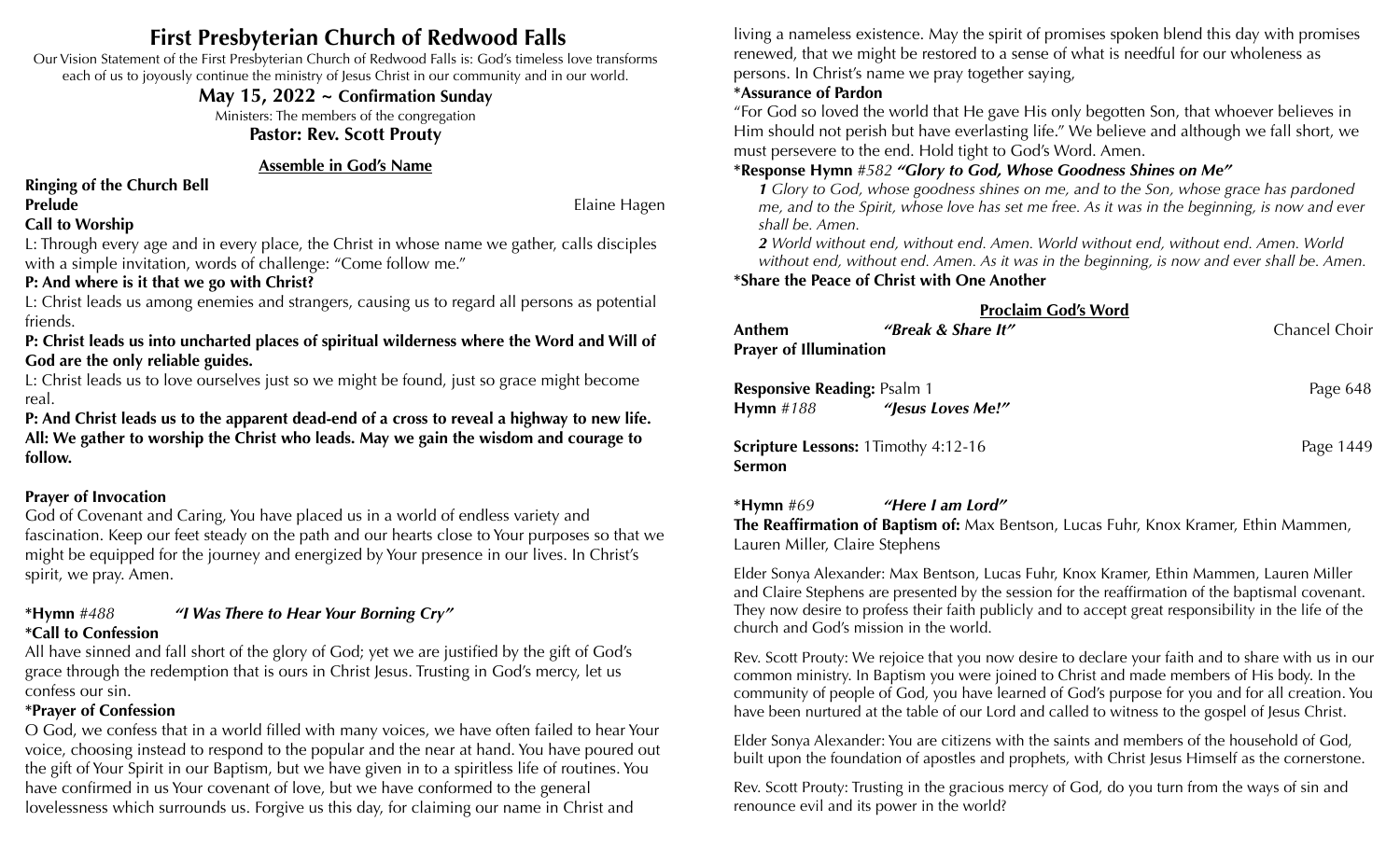Candidates: I do.

Rev. Prouty: Who is your Lord and Savior?

Candidates: Jesus Christ is my Lord and Savior.

Rev. Prouty: Will you be Christ's faithful disciple, obeying His word and showing His love?

Candidates: I will, with God's help.

Rev. Prouty: Will you devote yourself to the church's teaching and fellowship, to the breaking of bread and the prayers?

Candidates: I will, with God's help.

# **Individual Statements of Faith of the Confirmation Class**

**Affirmation of Faith:** The Apostles Creed (Page 35 in Hymnal) Laying on of Hands: (The candidates kneel, the mothers put the cross around their child's neck, the fathers place their hands upon their child's head.)

Rev. Prouty: O Lord, uphold Claire, Ethin, Knox, Lauren, Lucas and Max by Your Holy Spirit. Daily increase in them Your gifts of grace; the spirit of wisdom and understanding, the spirit of counsel and might, the spirit of knowledge and the fear of the Lord, the spirit of joy in Your presence, both now and forever. Amen. Knox, Max, Claire, Ethin, Lauren and Lucas remember Your baptism and be thankful, and know that the Holy Spirit is at work within You. Amen.

Candidates: Thanks be to God.

# **Welcome**

Elder Sonya Alexander: Clarie Stephens, Lucas Fuhr, Ethin Mammen, Lauren Miller, Max Benton and Knox Kramer, by professing your faith publicly, you have expressed your intention to grow in the covenant God made with you in your baptism. May the Spirit continue to strengthen and sustain you in the worship and mission of the church.

# **All: Amen. Alleluia!**

Rev. Prouty: The peace of Christ be with you. **All: And also with you.**

**Hymn***#192 "Shine, Jesus, Shine"* **Announcements, Sharing of Joys and Concerns Pastoral Prayer and The Lord's Prayer**

**Give Thanks to God**

**God's Tithes and Your Offering Received Offertory Elaine Hagen**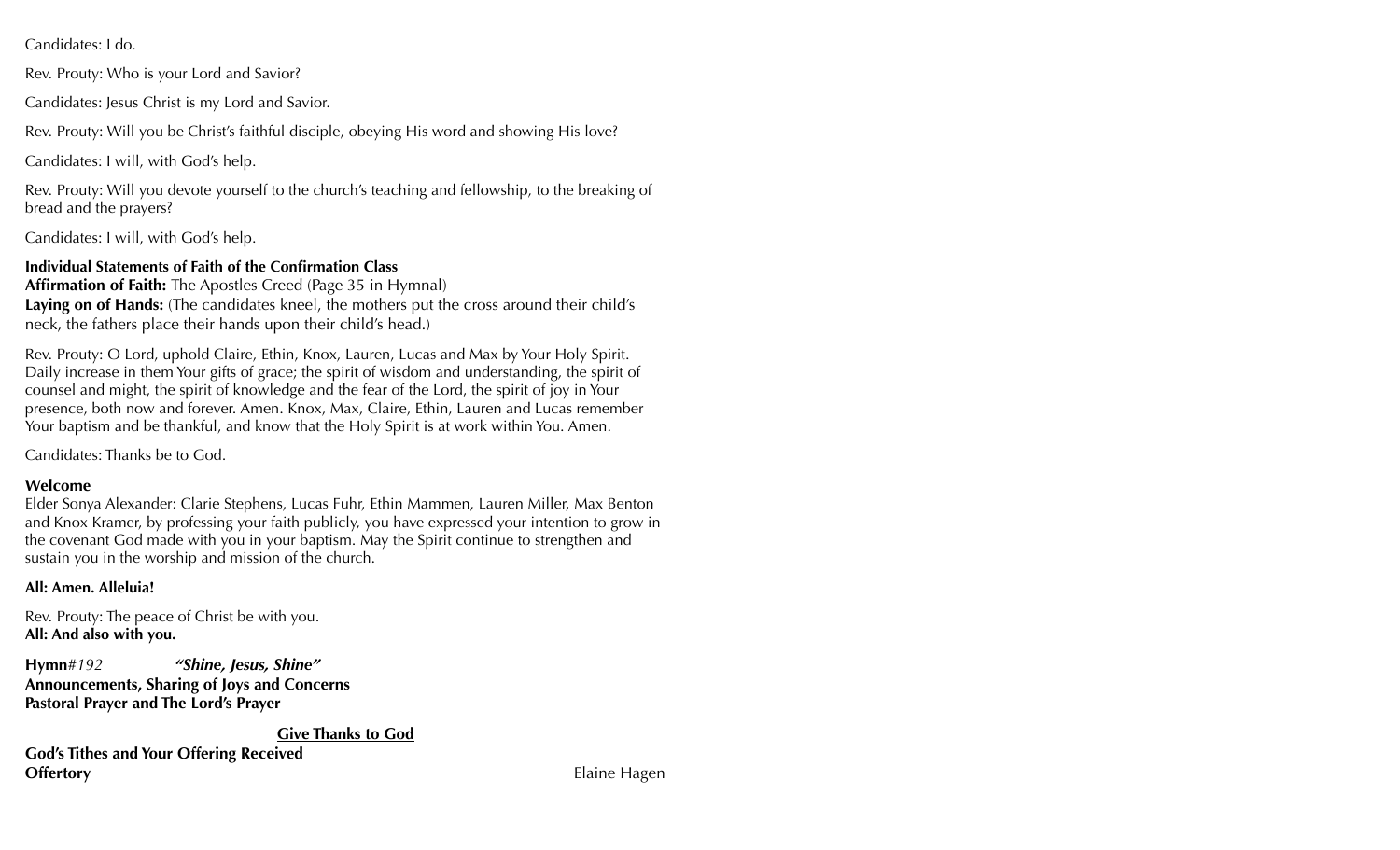### **\*Responsive Hymn** *#647 "Give Thanks"*

*1 Give thanks with a grateful heart; give thanks to the Holy One; give thanks because we're given Jesus Christ, the Son.*

*2 And now let the weak say, "We are strong'; let the poor say, "We are rich because of what the Lord has done for us!" Give thanks. Give thanks.*

## **\*Offertory Prayer**

Loving God, we are gathered together to listen to Your Word and to witness to its truths. We give joyously today and dedicate this offering to Your work. We are inspired to share Your glorious love with our brothers and sisters in Christ. Increase our talents and offerings so that Your name is exalted with unending praise. Blessed is Your name! Amen.

| <b>*Hymn</b> #521     | "In Remembrance of Me" (Vs. 1 & 2) |
|-----------------------|------------------------------------|
| <b>Holy Communion</b> |                                    |
| <b>*Hymn</b> #521     | "In Remembrance of Me" (Vs. 1 & 2) |

**\*Benediction \*Postlude** Elaine Hagen **\*Please stand in body or spirit.**

The carnations are in honor of our confirmands today. There will be cake and refreshments served downstairs after the worship service in honor of the confirmands.

**Bible Study ~** We have a weekly morning Bible Study on Wednesdays from 7-8 am, in the church parlor. We are reading the book of Exodus together and discussing it. Anyone is welcome to come whether you have studied the Bible for years or you are just starting. I hope to see you there! ~ Pastor Scott

*Imagination Library ~ Are you an "Imagination Angel"?! It only takes \$30 to bless a child for* one year with the gift of reading. You can mail donations to First Presbyterian Church, PO Box 444, RWF, MN or give online at <https://donate.imaginationlibrary.com/>(make sure to designate Redwood Area to receive your donation).

# **Checks should be written to: First Presbyterian Church with "Imagination Library" in the memo line. Thank you!**

*VBS - Vacation Bible School - Sunday, June 12 - Wednesday, June 15, at our church from 6-8 pm. Kids age 4 - those having completed 4th grade are invited to attend. Please return your child's registration form by May 25. If you need another form, ask Ann Tiffany or stop in the church office.*

**May Ushers:** Greg Dording, Stephen Dording, Kim McKay, Tom & Barb Stough, Julie Rienstra, Brady Stough, Shawn Corder, Leann Heimer, Gary Hindt

**May Communion Servers:** Ruling Elder Michael Joldersma, Shawn Corder, Julie Rienstra, Karen Speros, Rhonda Joldersma, Dan Tiffany, Sonya Alexander

## **Deacon of the Month:** Dan Tiffany

**Today's Greeters:** Bob & Sonya Alexander, Dan & Maria Alexander

*Half-Time Youth Coordinator for Presbytery: Presbytery of Minnesota Valleys is looking for a* Youth Coordinator that has a passion for spiritual formation in children and youth. The individual would be responsible for: connecting youth and youth leaders across the Presbytery, organizing youth events, resourcing congregations, coordinating Triennium and accompanying youth to the event, plan youth leader training events, organizing presbyterywide Zoom confirmation classes. We are looking for someone to be the face of the youth program for the Presbytery. Some travel required. Interested persons should provide a cover letter with brief faith statement, and a resume with two references by June 1, 2022. Send/ email to Karen Lange (karen@minnesotavalleys.org), Presbytery of Minnesota Valleys, PO Box 431, Kerkhoven MN 56252.

|                                            |                     | <b>Looking at the Week Ahead</b>              |
|--------------------------------------------|---------------------|-----------------------------------------------|
| Sunday, May 15:                            | $9:00$ am:          | Sunday School                                 |
|                                            | 9:15 am:            | <b>Choir Practice</b>                         |
|                                            | 10:15 am:           | Worship - Holy Communion, Confirmation Sunday |
|                                            | Following Worship:  | Packing Weekend Food Bags                     |
| Monday, May 16:                            | Noon:               | Pastor Scott - Rotary                         |
|                                            | $7:00 \text{ pm}$ : | <b>Session Meeting</b>                        |
| <b>Chimes Deadline</b><br>Tuesday, May 17: |                     |                                               |
|                                            | $9:00$ am:          | Pastor Scott visits Judy Curtis               |
|                                            | $10:00$ am:         | Pastor Scott visits Laura Kohler              |
|                                            | $11:00$ am:         | Pastor Scott visits Gerry & Deb Hess          |
|                                            | $2:00 \text{ pm}$ : | Pastor Scott visits Doreen Steenblock         |
|                                            | $3:30 \text{ pm}$ : | Pastor Scott visits Leon & Sharon King        |
|                                            | 4-6:30 pm:          | Ruby's Pantry                                 |
| <b>Wednesday, May 18:</b>                  | 7-8:00 am:          | <b>Bible Study</b>                            |
|                                            | $9:00$ am:          | Piecemakers                                   |
|                                            | 7-8:00 pm:          | LAST 4Hs - BINGO with Prizes                  |
| Sunday, May 22:                            | $9:00$ am:          | Sunday School - LAST DAY                      |
|                                            | 9:15 am:            | <b>Choir Practice</b>                         |
|                                            | $10:15$ am:         | Worship - Senior Sunday                       |
|                                            |                     |                                               |

# **Our Sunday morning service is on our local channels…**

Nuvera (Channel 3), Media-Com (Channel 8): Mondays at 10 am, Wednesdays at 7 pm!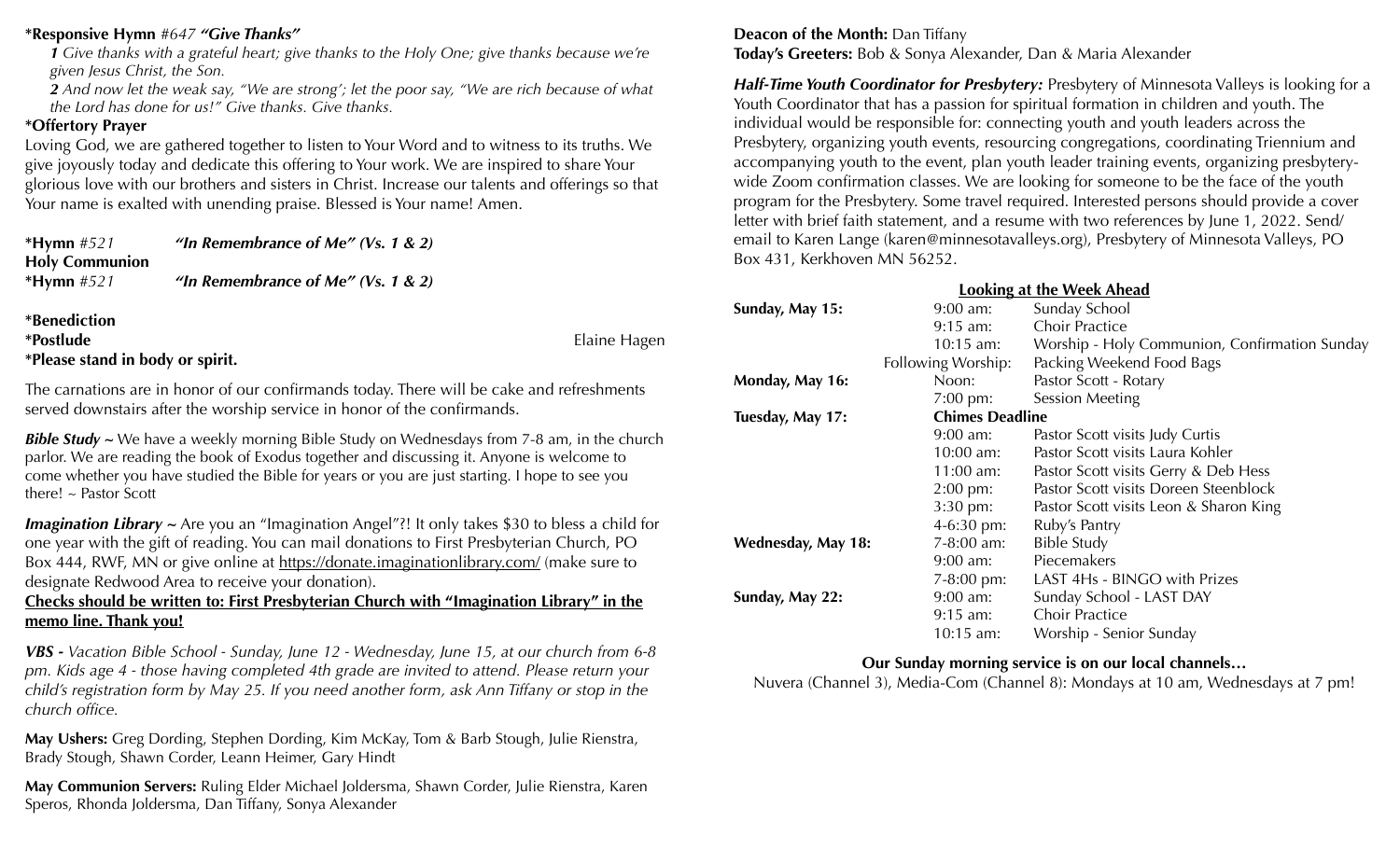#### **Pray for The Following:**

**Pray for the unchurched and lonely. Pray for people living in our communities, the disenfranchised and people in other countries. Pray for those who are having financial or marital difficulties. Pray for those grieving the loss of a loved one. Pray for those seeking employment. Pray for our leaders at the city, county, state and national level and all military personnel. Pray for those in need of food, medicine and shelter. Pray for our church leaders and teachers. Pray for our local, national, world political leaders. Birthdays:** 18th - Joyce Goodyear, Larry Wessels **Anniversaries:** 19th - Bruce & Ann Tiffany, 20th - Dave & Corrine Gertsema **Members of our Church Family in Hospice Care:** Dorothy Symes, Jeanette Kotval **Members of our Church Family in Nursing Homes, Assisted Living or Other Facilities:** Millie Bunting, Bob & Bunny Nolting, Ardis Alexander, Lucille Byram, Joyce McKay **All Those Fighting Cancer:** Ralph Revier, Julie Fiala's sister, Jill Nelson

**Pray for all those fighting other diseases:** Shellie Mammen (lupus), Corrine Gertsema (multiple sclerosis), Tripp Meyers (epilepsy), **If you know of something/someone to add to the Prayer List, please contact the church office**.

#### **Statements of Faith**

#### **Max Bentson**

I believe that God is the Father of all and He will help when you are misled God will help you get back on to the right path of life.

And I believe that Jesus is our one and only Savior.

And that the Holy Spirit will guide you thru your whole life and will help you do God's work during your life.

When we get baptized it is God accepting us into His big family and that we will be loved forever.

When we take the Holy Communion it represents Jesus making a big sacrifice for us so we should be able to make sacrifices for Him in our daily lives.

My favorite passage is 1 John 2:15 *"So not love the world or anything that belongs to the world. If you love the world, you do not love the Father*". I like it because it tells that worldly possessions have nothing to do with God so love God not the world.

I plan on working as a Sunday School teacher when I grow up.

#### **Lucas Fuhr**

I believe that God the Father created the earth and everything on it.

I believe that God created people in God's image.

And I believe Jesus is our Savior who died on the cross for our sins.

When I think of the Holy Spirit I think of it working through me to spread God's world and spread kindness to others.

To me Holy Communion represents Jesus' sacrifice to the world.

Baptism means you're entered forever into God's kingdom.

My favorite Bible verse would have to be Philippians 4:11-13 *"I can do all things through Christ who strengthens me"*. I think about this verse a lot when I'm competing in sports and it's meaningful to me because it helps me find strength when I'm tired and to persevere and do my best.

In the future I want to become a Deacon to further help with the church.

#### **Knox Kramer**

I believe God the Father is creator of heaven, earth, people and animals. And all that we can see.

I believe that Jesus was crucified on the cross for us so we could be forgiven for our sins. He is our Savior.

I believe the Holy Spirit leads me and guides me.

I believe that Holy Communion helps us remember the sacrifices that Jesus made for us.

I believe Holy Baptism marks us forever as God's children.

My favorite Bible story is the creation story because it is pretty cool how God created everything in six days and rested on the seventh. My favorite Bible verse is Psalm 18:29 *"For by you, I can run against a troop and by my God I can leap over a wall"*. I like how it talks about if you have faith in God, you can do miraculous things.

In the future, I plan to attend church more often and I would like to become a Deacon someday.